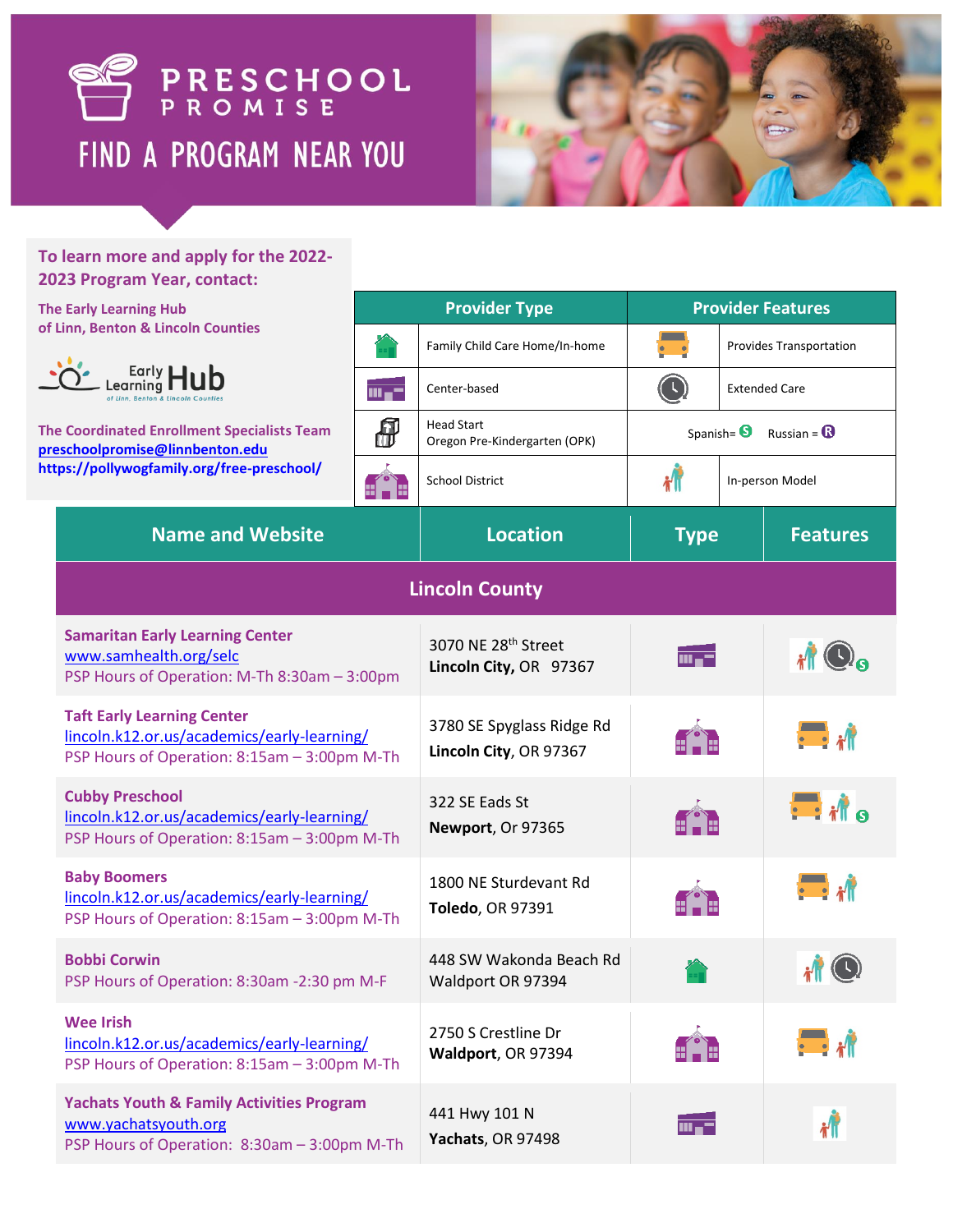| <b>Benton County</b>                                                                                                                                     |                                                  |                                                    |                     |  |  |  |
|----------------------------------------------------------------------------------------------------------------------------------------------------------|--------------------------------------------------|----------------------------------------------------|---------------------|--|--|--|
| <b>Old Mill Center for Children and Families</b><br>www.oldmillcenter.org/<br>PSP Hours of Operation: M-Th 8:00am - 2:00pm                               | 1650 SW 45th PI<br>Corvallis, OR 97333           | $\overline{\mathrm{m}}$ . $\overline{\phantom{m}}$ |                     |  |  |  |
| <b>Alsea Pups Preschool</b><br><b>Strengthening Rural Families</b><br>www.ruralfamilies.org<br>PSP Hours of Operation: M-Th 8:00am - 3:20pm              | 178 S. 3rd Street,<br><b>Alsea, OR 97324</b>     | $\overline{\text{m}}$ . $\overline{\text{m}}$      |                     |  |  |  |
| <b>Linn County</b>                                                                                                                                       |                                                  |                                                    |                     |  |  |  |
| <b>Awesome Blossom Childcare LLC</b><br>awesomeblossomchildcare.com/<br>PSP Hours of Operation: M-Th 8:30am - 2:30pm                                     | 1810 31st Ave SE<br><b>Albany, OR 97322</b>      |                                                    |                     |  |  |  |
| <b>Growing Leaders Early Learning Center</b><br>www.ymcaalbany.org/growing-leaders-elc/<br>PSP Hours of Operation: M-Th 8:00am - 3:00pm                  | 1054 29 <sup>th</sup> Ave SW<br>Albany, OR 97321 | $m = -$                                            | $\mathbf{r}$ O      |  |  |  |
| <b>Hey Diddle Diddle Learning Center</b><br>www.childcareofalbany.com<br>PSP Hours of Operation: M-F 9:00am - 3:00pm                                     | 553 Main St<br><b>Albany, OR 97321</b>           | mu-T                                               |                     |  |  |  |
| <b>Nana's Daycare</b><br>PSP Hours of Operation: M-Th 8:30am-2:30pm                                                                                      | 2524 Del Rio Court SE<br><b>Albany, OR 97322</b> |                                                    |                     |  |  |  |
| <b>North Albany Learning Center</b><br>www.childcareofalbany.com<br>PSP Hours of Operation: 9:00am - 3:00pm M-F                                          | 920 Peacock Ln<br><b>Albany, OR 97321</b>        |                                                    |                     |  |  |  |
| <b>Sunrise Elementary</b><br><b>Greater Albany Public Schools</b><br>PSP Hours of Operation: M, T, Th, & F<br>$7:50am - 2:25pm$<br>$W - 7:50am - 1:25pm$ | 730 19th Ave SE<br><b>Albany, OR 97322</b>       |                                                    | $\blacksquare$ ille |  |  |  |
| <b>Waverly Elementary</b><br><b>Greater Albany Public Schools</b><br>PSP Hours of Operation: M, T, Th, & F<br>$7:50am - 2:25pm$<br>$W - 7:50am - 1:25pm$ | 425 Columbus St SE<br><b>Albany, OR 97321</b>    |                                                    | $\blacksquare$      |  |  |  |
| <b>Happy Munchkins Preschool and Childcare</b><br>PSP Hours of Operation: M-Th 8:00am - 3:00pm                                                           | 559 W Vine St<br>Lebanon, OR 97355               |                                                    |                     |  |  |  |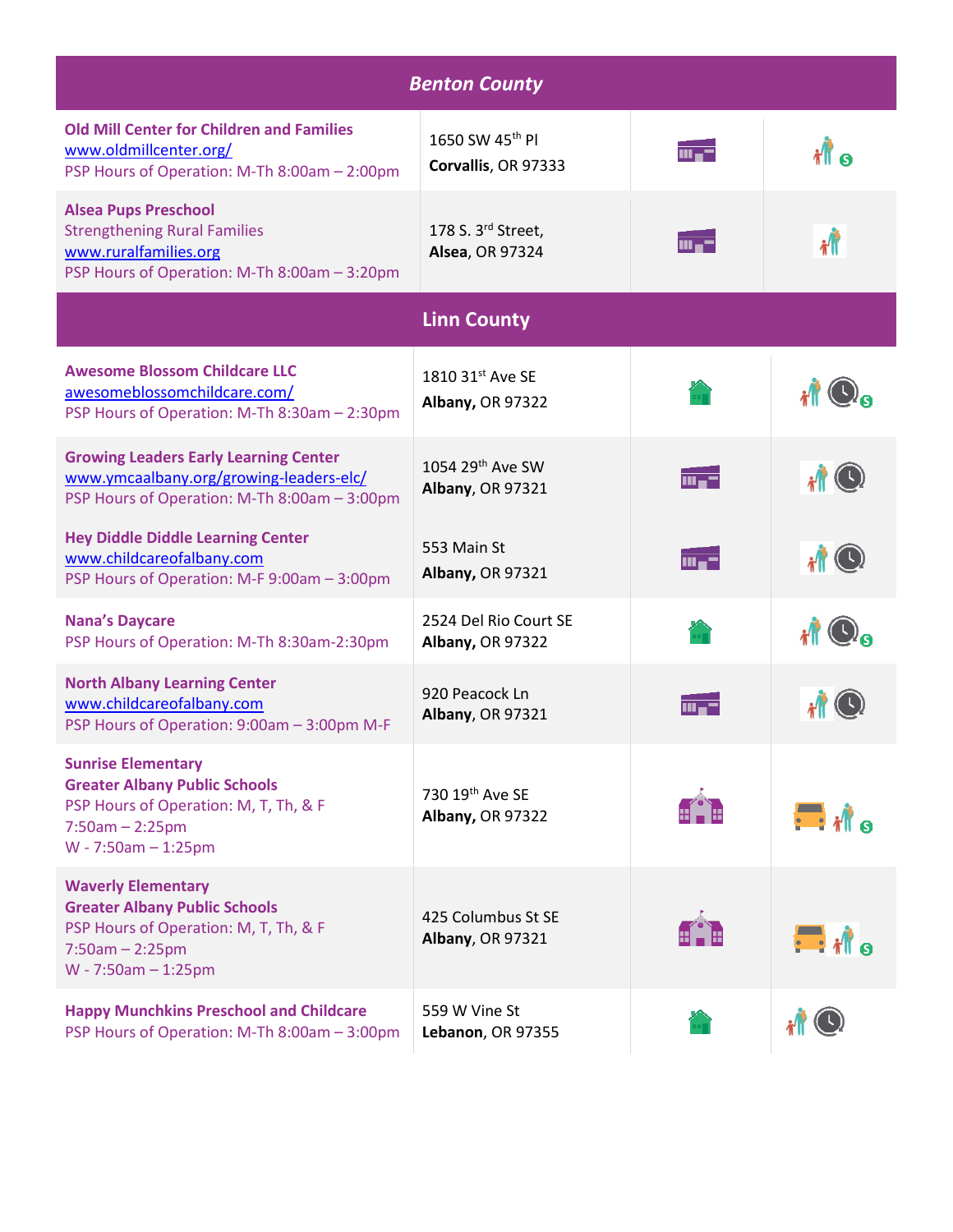

Encuentra un programa cerca de ti